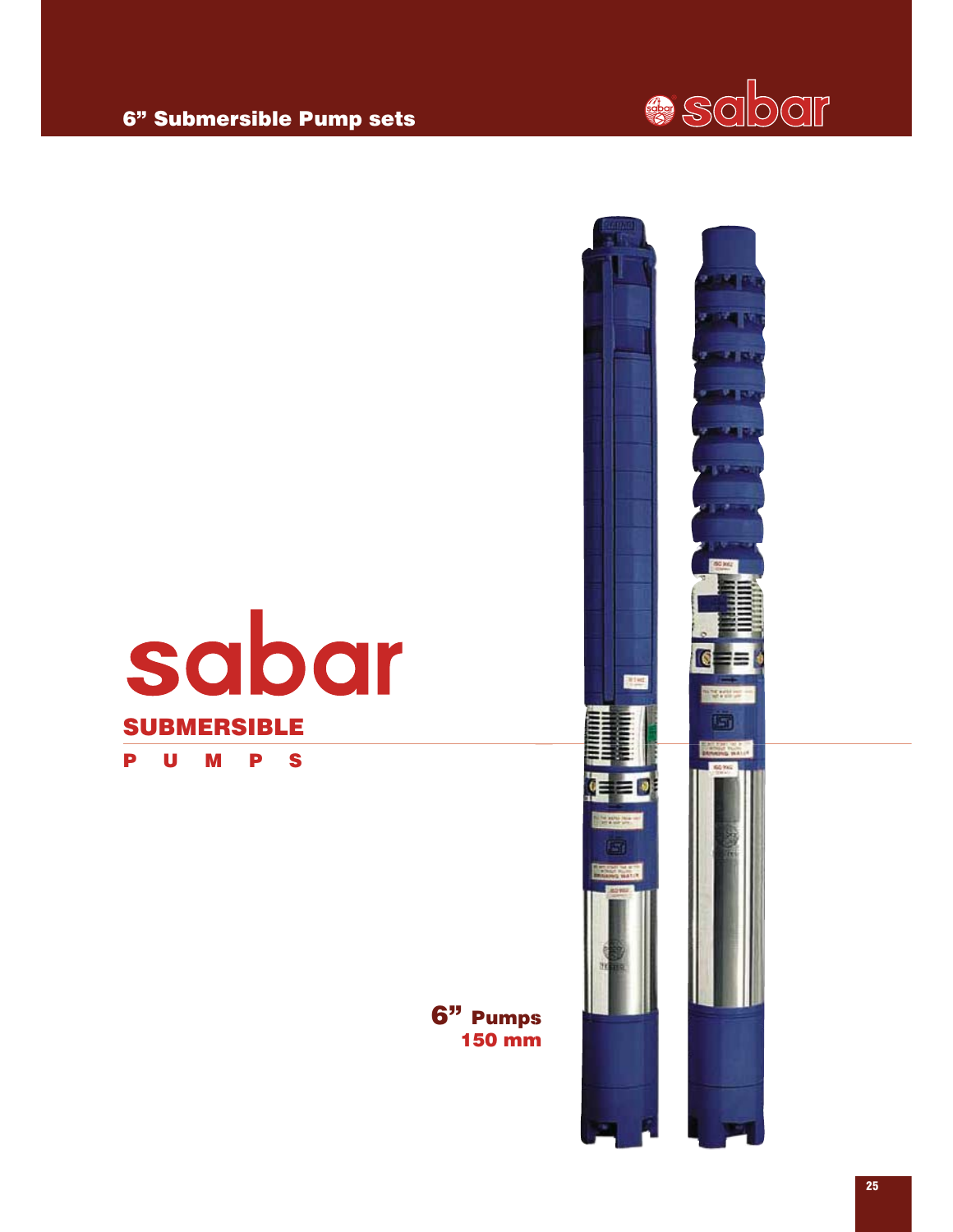### Dimension and weight of 6" submersible motor



| <b>Sr No</b>      | <b>kW</b> | <b>HP</b> |      | <b>Dimension are in</b><br>mm | Weight |
|-------------------|-----------|-----------|------|-------------------------------|--------|
|                   |           |           | A    | т                             | (kgs)  |
| 1                 | 2.2       | 3.0       | 577  | 651                           | 37.5   |
| $\overline{2}$    | 3.0       | 4.0       | 577  | 651                           | 38.0   |
| 3                 | 3.7       | 5.0       | 612  | 686                           | 38.5   |
| 4                 | 4.5       | 6.0       | 612  | 686                           | 40.0   |
| 5                 | 5.5       | 7.5       | 677  | 751                           | 49.0   |
| 6                 | 7.5       | 10.0      | 767  | 841                           | 58.0   |
| 7                 | 9.3       | 12.5      | 827  | 901                           | 64.0   |
| 8                 | 11.0      | 15.0      | 877  | 951                           | 69.0   |
| 9                 | 13.0      | 17.5      | 927  | 1001                          | 74.0   |
| 10                | 15.0      | 20.0      | 977  | 1051                          | 79.0   |
| 11                | 18.6      | 25.0      | 1027 | 1101                          | 84.0   |
| $12 \overline{ }$ | 22.3      | 30.0      | 1077 | 1151                          | 89.0   |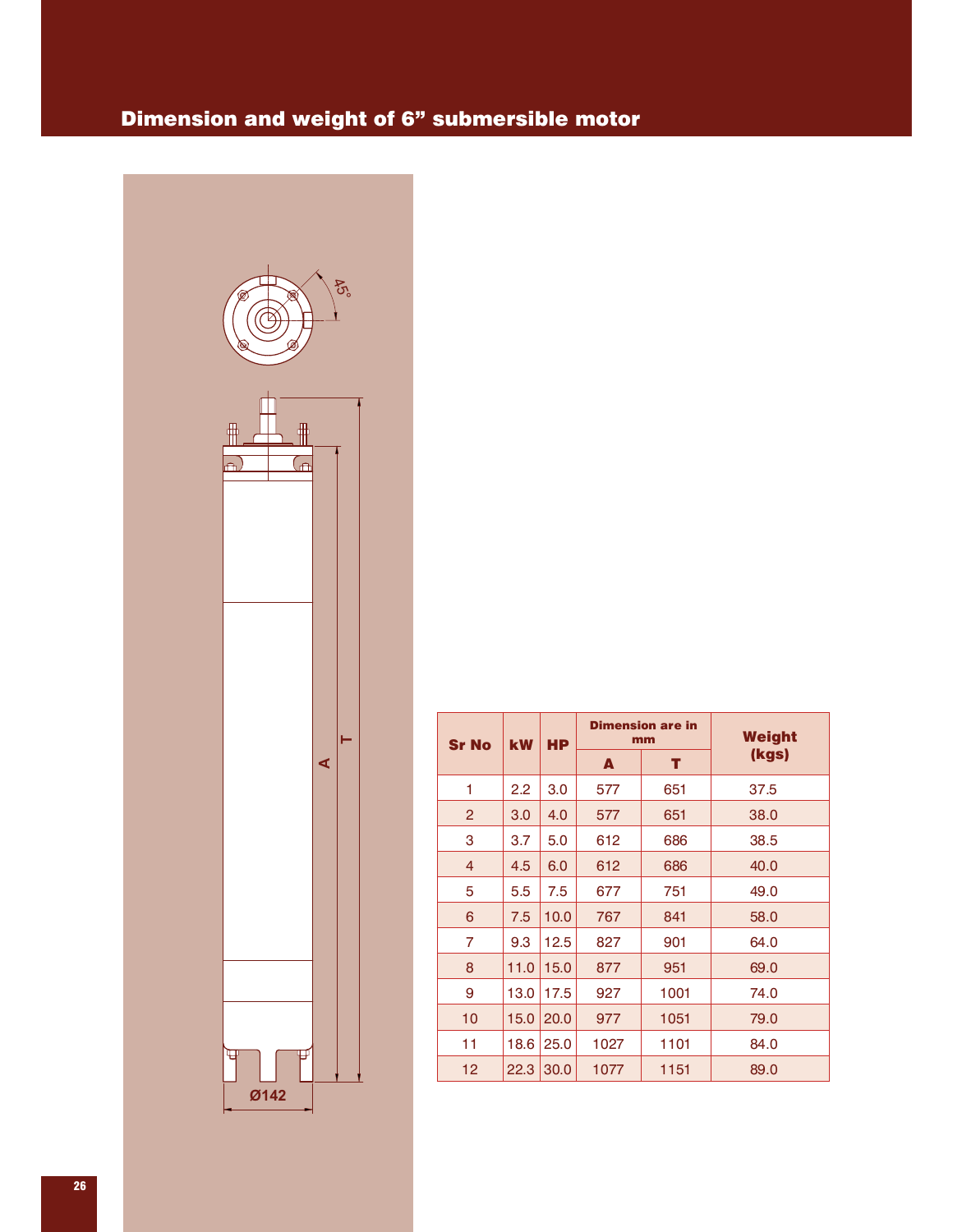# **Sciber**

#### M6JM 30 - 6" Submersible Pump set



<u>6 10.0 30 1700 76.0 30 1700 76.0 30 1700 76.</u>



|                | Type: M6JM 30<br>Out Let: 50 mm |              |             |                     |             |     |     |     |                         |     |     |     |
|----------------|---------------------------------|--------------|-------------|---------------------|-------------|-----|-----|-----|-------------------------|-----|-----|-----|
| Max OD: 142 mm |                                 |              |             |                     |             |     |     |     |                         |     |     |     |
| Sr.            |                                 |              |             |                     |             |     |     |     | <b>Flow rate in LPM</b> |     |     |     |
| NO.            |                                 |              | Kw HP Stage |                     | $\mathbf 0$ | 40  | 65  | 80  | 100                     | 115 | 130 | 140 |
| 1              | 2.2                             | 3.0          | 10          |                     | 90          | 85  | 80  | 76  | 70                      | 65  | 57  | 52  |
| $\overline{2}$ | 3.0 <sub>1</sub>                | 4.0          | 12          |                     | 108         | 102 | 96  | 91  | 84                      | 78  | 69  | 62  |
| 3              | 3.7                             | 5.0          | 16          | <b>HEAD</b>         | 142         | 134 | 126 | 119 | 110                     | 102 | 90  | 80  |
| 4              | 4.5                             | 6.0          | 20          | IN<br><b>METERS</b> | 178         | 168 | 158 | 149 | 138                     | 128 | 112 | 101 |
| 5              | 5.5                             | 7.5          | 25          |                     | 225         | 213 | 200 | 190 | 175                     | 163 | 143 | 130 |
| 6              |                                 | $7.5$   10.0 | 30          |                     | 270         | 255 | 240 | 227 | 210                     | 195 | 172 | 155 |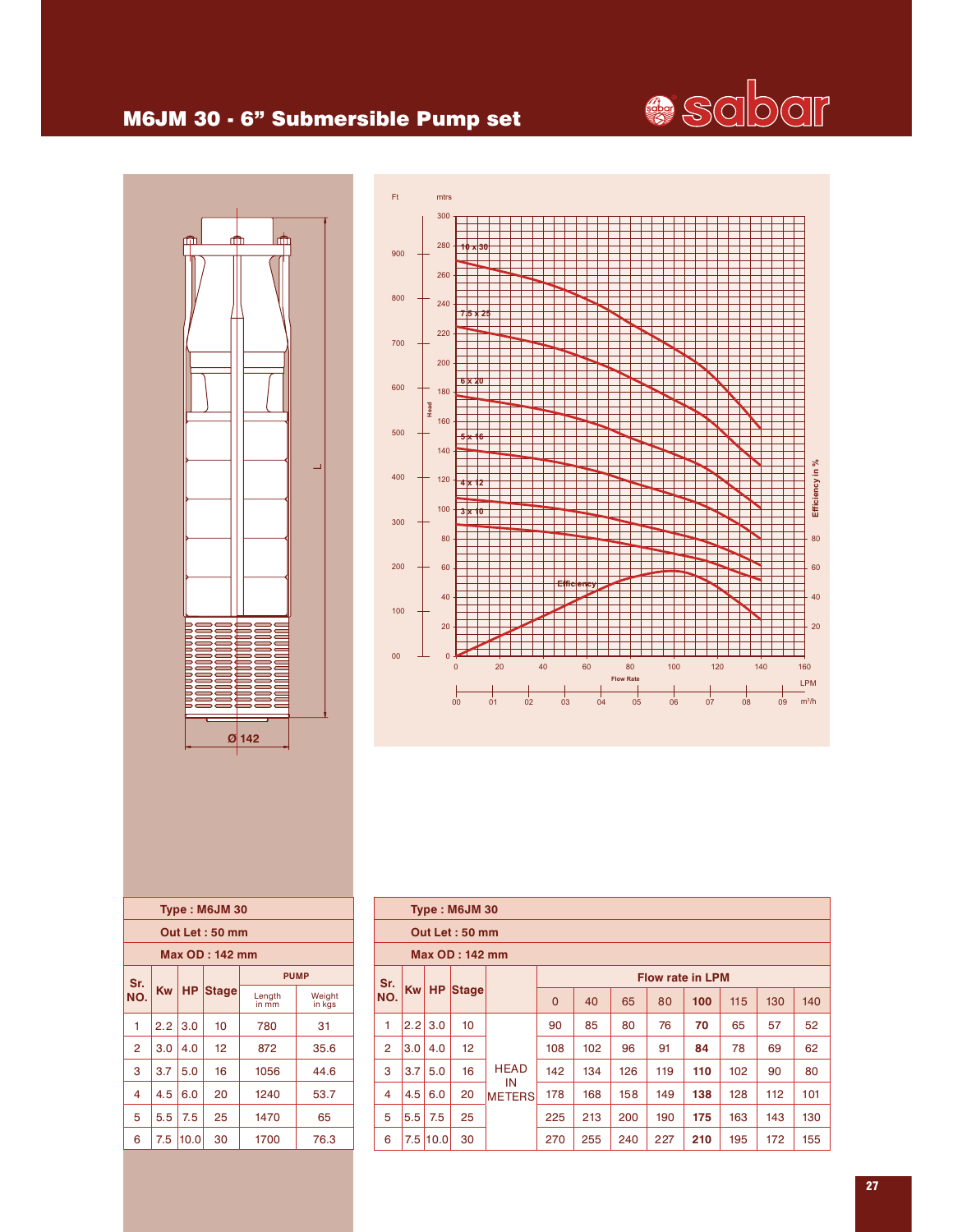#### M6JM 40 - 6" Submersible Pump set





|                | Type: M6JM 40 |      |              |                 |                  |  |  |  |  |  |  |
|----------------|---------------|------|--------------|-----------------|------------------|--|--|--|--|--|--|
| Out Let: 50 mm |               |      |              |                 |                  |  |  |  |  |  |  |
| Max OD: 142 mm |               |      |              |                 |                  |  |  |  |  |  |  |
| Sr.            | <b>PUMP</b>   |      |              |                 |                  |  |  |  |  |  |  |
| NO.            | Kw            | НP   | <b>Stage</b> | Length<br>in mm | Weight<br>in kgs |  |  |  |  |  |  |
| 1              | 2.2           | 3.0  | 7            | 642             | 24.3             |  |  |  |  |  |  |
| $\overline{2}$ | 3.0           | 4.0  | 10           | 780             | 31               |  |  |  |  |  |  |
| 3              | 3.7           | 5.0  | 13           | 918             | 37.8             |  |  |  |  |  |  |
| 4              | 4.5           | 6.0  | 16           | 1056            | 44.6             |  |  |  |  |  |  |
| 5              | 5.5           | 7.5  | 20           | 1240            | 53.7             |  |  |  |  |  |  |
| 6              | 7.5           | 10.0 | 25           | 1470            | 65               |  |  |  |  |  |  |

|                | Type: M6JM 40         |           |                |                     |             |     |     |                         |     |     |     |     |
|----------------|-----------------------|-----------|----------------|---------------------|-------------|-----|-----|-------------------------|-----|-----|-----|-----|
|                |                       |           | Out Let: 50 mm |                     |             |     |     |                         |     |     |     |     |
|                | <b>Max OD: 142 mm</b> |           |                |                     |             |     |     |                         |     |     |     |     |
| Sr.            |                       |           |                |                     |             |     |     | <b>Flow rate in LPM</b> |     |     |     |     |
| NO.            | <b>Kw</b>             | <b>HP</b> | <b>Stage</b>   |                     | $\mathbf 0$ | 65  | 95  | 115                     | 135 | 150 | 165 | 175 |
| 1              | 2.2                   | 3.0       | 7              |                     | 63          | 60  | 56  | 53                      | 49  | 46  | 42  | 39  |
| $\overline{2}$ | 3.0                   | 4.0       | 10             |                     | 90          | 85  | 80  | 75                      | 70  | 66  | 60  | 55  |
| 3              | 3.7                   | 5.0       | 13             | <b>HEAD</b>         | 117         | 111 | 104 | 98                      | 91  | 86  | 78  | 72  |
| 4              | 4.5                   | 6.0       | 16             | IN<br><b>METERS</b> | 144         | 136 | 128 | 120                     | 112 | 104 | 96  | 88  |
| 5              | 5.5                   | 7.5       | 20             |                     | 180         | 170 | 160 | 150                     | 140 | 130 | 120 | 110 |
| 6              | 7.5                   | 10.0      | 25             |                     | 225         | 213 | 200 | 188                     | 175 | 163 | 150 | 138 |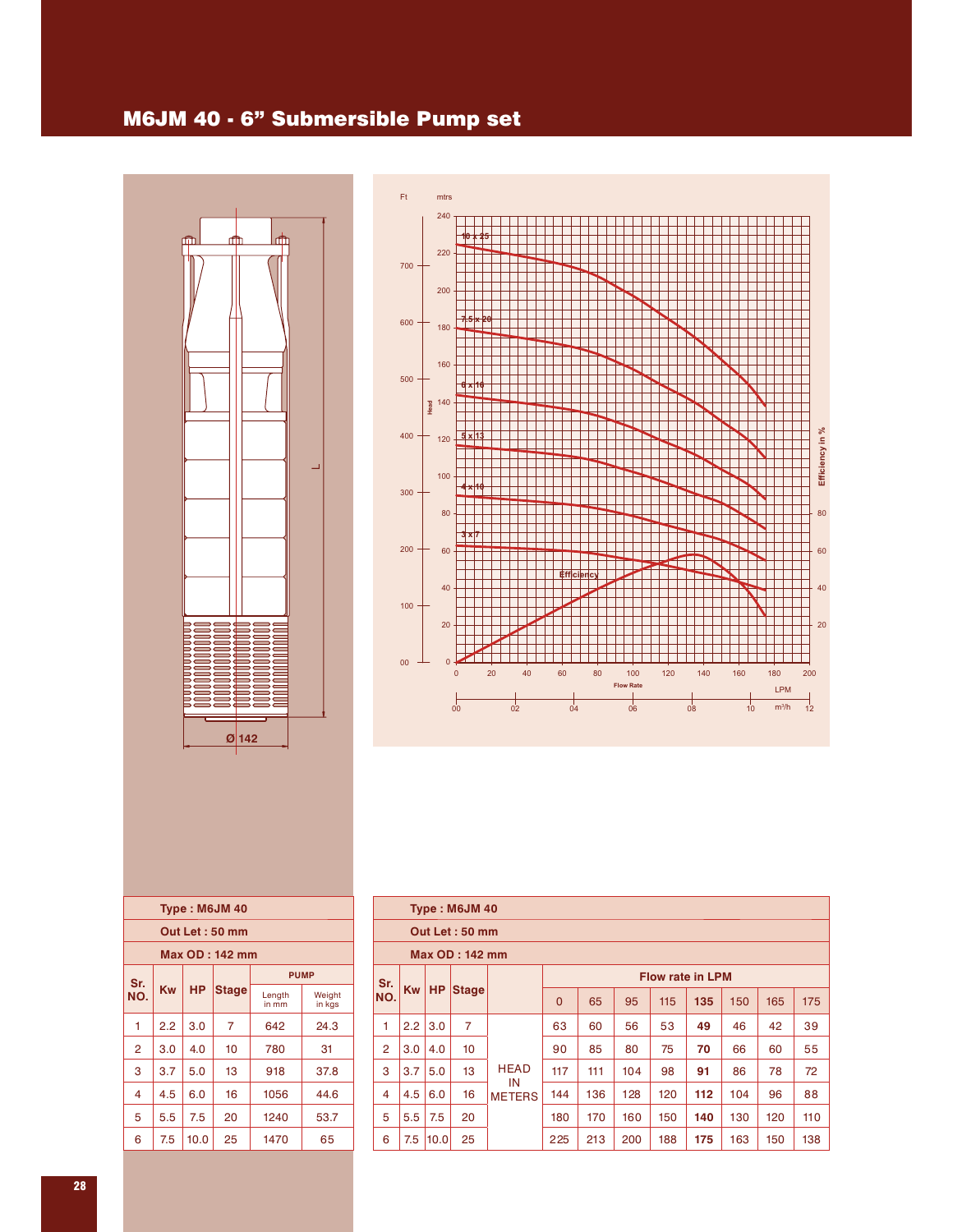

#### M6JM 50 - 6" Submersible Pump set





|                |           |           | Type: M6JM 50         |                     |          |      |     |                         |     |     |     |     |
|----------------|-----------|-----------|-----------------------|---------------------|----------|------|-----|-------------------------|-----|-----|-----|-----|
|                |           |           | Out Let: 50 mm        |                     |          |      |     |                         |     |     |     |     |
|                |           |           | <b>Max OD: 142 mm</b> |                     |          |      |     |                         |     |     |     |     |
| Sr.            |           |           |                       |                     |          |      |     | <b>Flow rate in LPM</b> |     |     |     |     |
| NO.            | <b>Kw</b> | <b>HP</b> | <b>Stage</b>          |                     | $\Omega$ | 86.2 | 130 | 150                     | 170 | 185 | 190 | 210 |
| 1              | 2.2       | 3.0       | 6                     |                     | 57       | 54   | 52  | 50                      | 45  | 41  | 39  | 33  |
| $\overline{2}$ | 3.0       | 4.0       | 8                     |                     | 76       | 72   | 69  | 66                      | 60  | 54  | 52  | 44  |
| 3              | 3.7       | 5.0       | 10                    |                     | 95       | 90   | 86  | 83                      | 75  | 68  | 65  | 55  |
| 4              | 4.5       | 6.0       | 12 <sup>2</sup>       | <b>HEAD</b>         | 114      | 108  | 103 | 100                     | 90  | 82  | 78  | 66  |
| 5              | 5.5       | 7.5       | 16                    | IN<br><b>METERS</b> | 152      | 144  | 138 | 133                     | 120 | 109 | 104 | 88  |
| 6              | 7.5       | 10.0      | 20                    |                     | 190      | 180  | 172 | 166                     | 150 | 136 | 130 | 110 |
| $\overline{7}$ | 9.3       | 12.5      | 25                    |                     | 238      | 225  | 215 | 208                     | 188 | 170 | 163 | 138 |
| 8              | 11.0      | 15.0      | 30                    |                     | 285      | 270  | 258 | 249                     | 225 | 204 | 195 | 165 |

|                 | Out Let: 50 mm |           |              |                 |                  |  |  |  |  |  |  |  |
|-----------------|----------------|-----------|--------------|-----------------|------------------|--|--|--|--|--|--|--|
| Max OD : 142 mm |                |           |              |                 |                  |  |  |  |  |  |  |  |
| Sr.             |                |           | <b>PUMP</b>  |                 |                  |  |  |  |  |  |  |  |
| NO.             | <b>Kw</b>      | <b>HP</b> | <b>Stage</b> | Length<br>in mm | Weight<br>in kgs |  |  |  |  |  |  |  |
| 1               | 2.2            | 3.0       | 6            | 596             | 22               |  |  |  |  |  |  |  |
| 2               | 3.0            | 4.0       | 8            | 688             | 26.5             |  |  |  |  |  |  |  |
| 3               | 3.7            | 5.0       | 10           | 780             | 31               |  |  |  |  |  |  |  |
| 4               | 4.5            | 6.0       | 12           | 872             | 35.6             |  |  |  |  |  |  |  |
| 5               | 5.5            | 7.5       | 16           | 1056            | 44.6             |  |  |  |  |  |  |  |
| 6               | 7.5            | 10.0      | 20           | 1240            | 53.7             |  |  |  |  |  |  |  |
| 7               | 9.3            | 12.5      | 25           | 1470            | 65               |  |  |  |  |  |  |  |
| 8               | 11.0           | 15.0      | 30           | 1700            | 76.3             |  |  |  |  |  |  |  |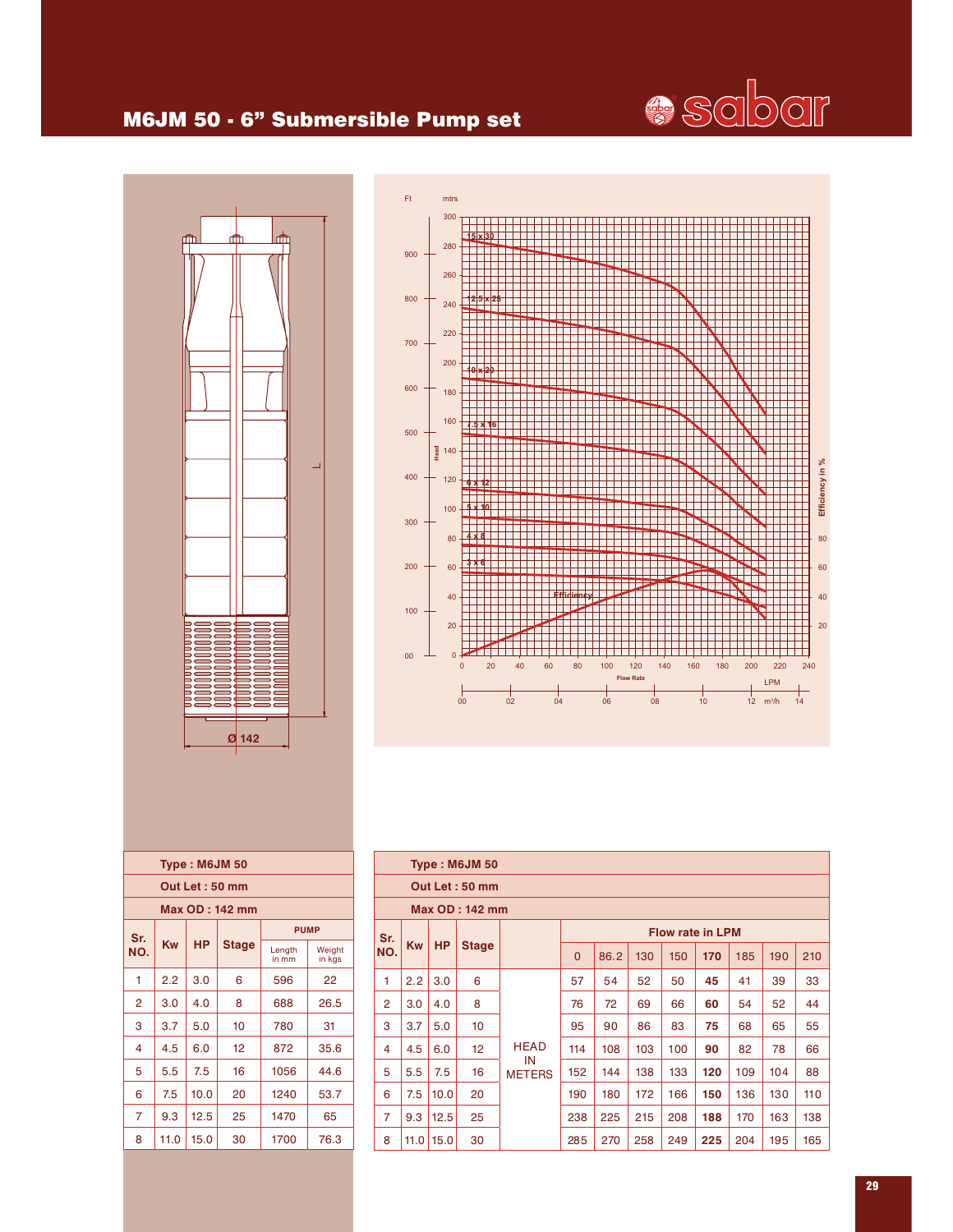#### M6JM 75 - 6" Submersible Pump set





| <b>Type: M6JM 75</b> |             |           |              |                 |                  |  |  |  |  |  |
|----------------------|-------------|-----------|--------------|-----------------|------------------|--|--|--|--|--|
| Out Let: 50 mm       |             |           |              |                 |                  |  |  |  |  |  |
| Max OD: 142 mm       |             |           |              |                 |                  |  |  |  |  |  |
| Sr.                  | <b>PUMP</b> |           |              |                 |                  |  |  |  |  |  |
| NO.                  | Kw          | <b>HP</b> | <b>Stage</b> | Length<br>in mm | Weight<br>in kgs |  |  |  |  |  |
| 1                    | 2.2         | 3.0       | 4            | 504             | 17.5             |  |  |  |  |  |
| $\overline{2}$       | 3.7         | 5.0       | 6            | 596             | 22               |  |  |  |  |  |
| 3                    | 4.5         | 6.0       | 8            | 688             | 26.5             |  |  |  |  |  |
| 4                    | 5.5         | 7.5       | 10           | 780             | 31               |  |  |  |  |  |
| 5                    | 7.5         | 10.0      | 14           | 964             | 40.1             |  |  |  |  |  |
| 6                    | 9.3         | 12.5      | 16           | 1056            | 44.6             |  |  |  |  |  |
| $\overline{7}$       | 11.0        | 15.0      | 20           | 1240            | 53.7             |  |  |  |  |  |
| 8                    | 13.0        | 17.5      | 24           | 1424            | 62.7             |  |  |  |  |  |
| 9                    | 15.0        | 20.0      | 26           | 1516            | 67.2             |  |  |  |  |  |

|                | <b>Type: M6JM 75</b> |                |                 |               |                |       |     |     |                         |     |     |     |
|----------------|----------------------|----------------|-----------------|---------------|----------------|-------|-----|-----|-------------------------|-----|-----|-----|
|                |                      | Out Let: 50 mm |                 |               |                |       |     |     |                         |     |     |     |
|                |                      |                | Max OD: 142 mm  |               |                |       |     |     |                         |     |     |     |
| Sr.            |                      |                |                 |               |                |       |     |     | <b>Flow rate in LPM</b> |     |     |     |
| NO.            | <b>Kw</b>            | <b>HP</b>      | <b>Stage</b>    |               | $\overline{0}$ | 103.1 | 130 | 170 | 210                     | 250 | 290 | 330 |
| 1              | 2.2                  | 3.0            | 4               |               | 47             | 42    | 40  | 37  | 33                      | 27  | 19  | 9   |
| $\overline{2}$ | 3.7                  | 5.0            | 6               |               | 71             | 62    | 60  | 56  | 50                      | 41  | 28  | 14  |
| 3              | 4.5                  | 6.0            | 8               |               | 94             | 83    | 80  | 74  | 67                      | 54  | 38  | 18  |
| 4              | 5.5                  | 7.5            | 10 <sup>°</sup> | <b>HEAD</b>   | 118            | 104   | 100 | 93  | 84                      | 68  | 47  | 23  |
| 5              | 7.5                  | 10.0           | 14              | IN            | 157            | 138   | 133 | 124 | 111                     | 90  | 61  | 29  |
| 6              | 9.3                  | 12.5           | 16              | <b>METERS</b> | 189            | 166   | 160 | 149 | 134                     | 108 | 75  | 36  |
| $\overline{7}$ | 11.0                 | 15.0           | 20              |               | 224            | 198   | 190 | 177 | 159                     | 128 | 87  | 42  |
| 8              | 13.0                 | 17.5           | 24              |               | 283            | 250   | 240 | 223 | 200                     | 162 | 113 | 54  |
| 9              | 15.0                 | 20.0           | 26              |               | 307            | 271   | 260 | 242 | 217                     | 176 | 122 | 59  |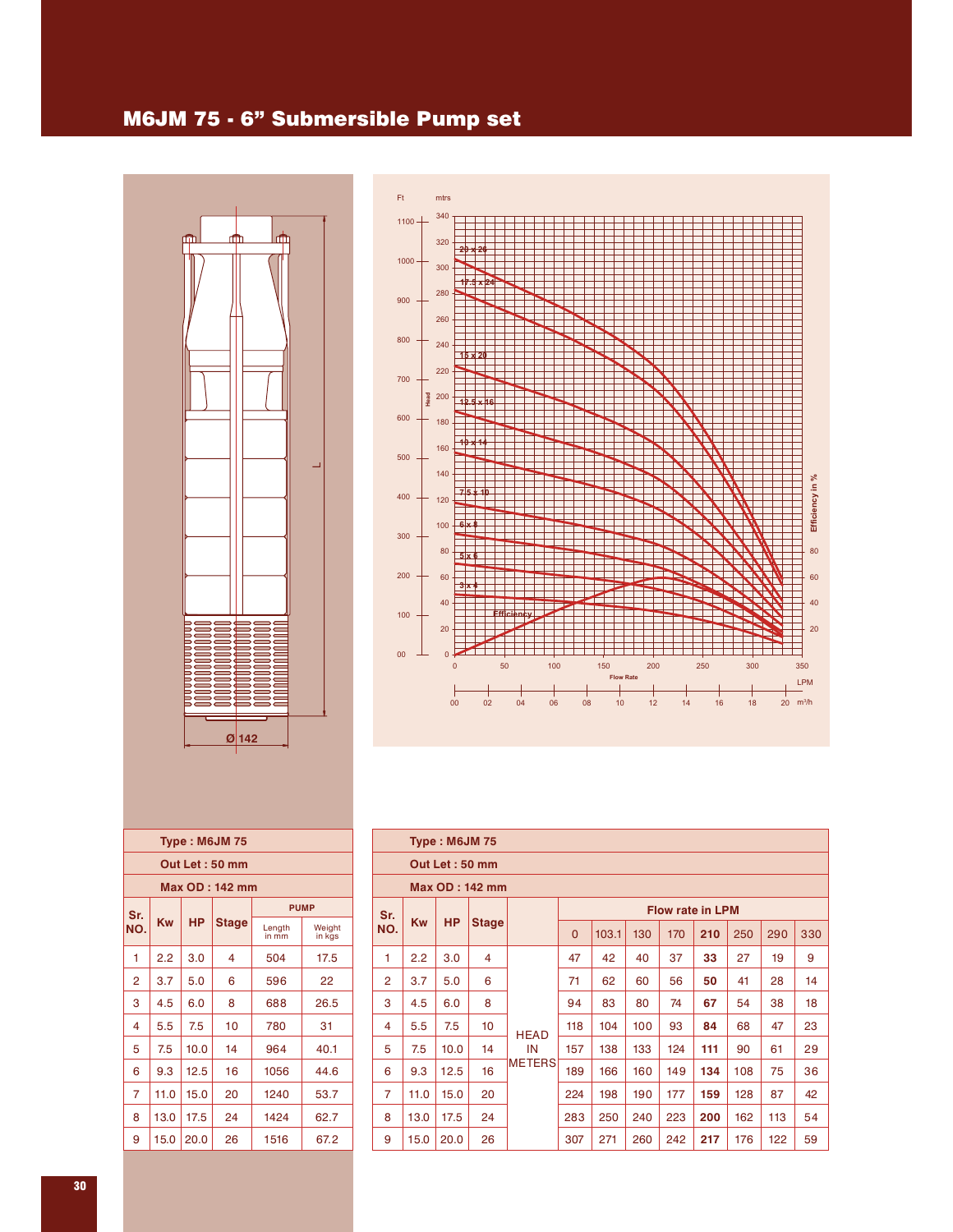# **Seber**

### M6JM 100 - 6" Submersible Pump set



| Ft       | $m$ trs        |                                                                                     |
|----------|----------------|-------------------------------------------------------------------------------------|
|          | 320            |                                                                                     |
| $1000 -$ | 300            | 2F                                                                                  |
|          |                |                                                                                     |
|          | 280            |                                                                                     |
| 900      |                | -22<br>5                                                                            |
|          | 260            |                                                                                     |
| 800      | 240            | x20<br>20                                                                           |
|          |                |                                                                                     |
|          | 220            | 5<br>18                                                                             |
| 700      |                |                                                                                     |
|          | 200            |                                                                                     |
| 600      | 180            | IV 15<br>5                                                                          |
|          | Head           |                                                                                     |
| 500      | 160            |                                                                                     |
|          | 140            | 25x12                                                                               |
|          |                |                                                                                     |
| 400      | 120            | Efficiency in %<br>1 <sub>0</sub><br>10x                                            |
|          |                |                                                                                     |
| 300      | 100            |                                                                                     |
|          | 80             | 80                                                                                  |
|          |                |                                                                                     |
| 200      | 60             | 60                                                                                  |
|          | 40             | 40                                                                                  |
| 100      |                |                                                                                     |
|          | 20             | 20                                                                                  |
|          |                |                                                                                     |
| 00       | $\overline{0}$ | $\overline{0}$<br>50<br>100<br>150<br>200<br>250<br>300<br>500<br>350<br>400<br>450 |
|          |                | <b>Flow Rate</b><br><b>LPM</b>                                                      |
|          |                | 02<br>04<br>12<br>22<br>$\overline{24}$                                             |
|          |                | 00<br>06<br>08<br>10<br>18<br>20<br>26<br>28<br>30<br>14<br>16<br>$m^3/h$           |

| <b>Type: M6JM 100</b> |                |           |              |                 |                  |  |  |  |  |  |  |  |
|-----------------------|----------------|-----------|--------------|-----------------|------------------|--|--|--|--|--|--|--|
|                       | Out Let: 50 mm |           |              |                 |                  |  |  |  |  |  |  |  |
| <b>Max OD: 142 mm</b> |                |           |              |                 |                  |  |  |  |  |  |  |  |
| Sr.                   |                |           |              | <b>PUMP</b>     |                  |  |  |  |  |  |  |  |
| NO.                   | Kw             | <b>HP</b> | <b>Stage</b> | Length<br>in mm | Weight<br>in kgs |  |  |  |  |  |  |  |
| 1                     | 2.2            | 3.0       | 3            | 458             | 15.2             |  |  |  |  |  |  |  |
| 2                     | 3.0            | 4.0       | 4            | 504             | 17.5             |  |  |  |  |  |  |  |
| 3                     | 3.7            | 5.0       | 5            | 550             | 19.7             |  |  |  |  |  |  |  |
| 4                     | 4.5            | 6.0       | 6            | 596             | 22               |  |  |  |  |  |  |  |
| 5                     | 5.5            | 7.5       | 8            | 688             | 26.5             |  |  |  |  |  |  |  |
| 6                     | 7.5            | 10.0      | 10           | 780             | 31               |  |  |  |  |  |  |  |
| 7                     | 9.3            | 12.5      | 12           | 872             | 35.6             |  |  |  |  |  |  |  |
| 8                     | 11.0           | 15.0      | 15           | 1010            | 42.3             |  |  |  |  |  |  |  |
| 9                     | 13.0           | 17.5      | 18           | 1148            | 49.1             |  |  |  |  |  |  |  |
| 10                    | 15.0           | 20.0      | 20           | 1240            | 53.7             |  |  |  |  |  |  |  |
| 11                    | 16.8           | 22.5      | 22           | 1332            | 58.2             |  |  |  |  |  |  |  |
| 12                    | 18.6           | 25.0      | 25           | 1470            | 65               |  |  |  |  |  |  |  |

|                | <b>Type: M6JM 100</b> |                |                |                     |             |                         |     |     |     |     |     |                |
|----------------|-----------------------|----------------|----------------|---------------------|-------------|-------------------------|-----|-----|-----|-----|-----|----------------|
|                |                       | Out Let: 50 mm |                |                     |             |                         |     |     |     |     |     |                |
|                |                       |                | Max OD: 142 mm |                     |             |                         |     |     |     |     |     |                |
| Sr.            |                       |                |                |                     |             | <b>Flow rate in LPM</b> |     |     |     |     |     |                |
| NO.            | <b>Kw</b>             | <b>HP</b>      | <b>Stage</b>   |                     | $\mathbf 0$ | 180                     | 230 | 280 | 330 | 355 | 410 | 430            |
| 1              | 2.2                   | 3.0            | 3              |                     | 36          | 33                      | 30  | 27  | 23  | 20  | 12  | $\overline{7}$ |
| $\overline{2}$ | 3.0                   | 4.0            | 4              |                     | 48          | 43                      | 40  | 36  | 30  | 27  | 16  | 10             |
| 3              | 3.7                   | 5.0            | 5              |                     | 60          | 54                      | 50  | 45  | 38  | 34  | 20  | 12             |
| 4              | 4.5                   | 6.0            | 6              |                     | 72          | 65                      | 60  | 54  | 45  | 40  | 24  | 14             |
| 5              | 5.5                   | 7.5            | 8              |                     | 96          | 86                      | 80  | 72  | 60  | 54  | 32  | 19             |
| 6              | 7.5                   | 10.0           | 10             | <b>HEAD</b>         | 120         | 107                     | 100 | 90  | 75  | 67  | 40  | 24             |
| $\overline{7}$ | 9.3                   | 12.5           | 12             | IN<br><b>METERS</b> | 144         | 128                     | 120 | 108 | 90  | 79  | 48  | 29             |
| 8              | 11.0                  | 15.0           | 15             |                     | 180         | 161                     | 150 | 135 | 113 | 100 | 60  | 36             |
| 9              | 13.0                  | 17.5           | 18             |                     | 216         | 192                     | 180 | 162 | 135 | 119 | 72  | 43             |
| 10             | 15.0                  | 20.0           | 20             |                     | 240         | 214                     | 200 | 180 | 150 | 133 | 80  | 48             |
| 11             | 16.8                  | 22.5           | 22             |                     | 264         | 235                     | 220 | 198 | 165 | 145 | 88  | 53             |
| 12             | 18.6                  | 25.0           | 25             |                     | 300         | 265                     | 250 | 225 | 188 | 167 | 100 | 60             |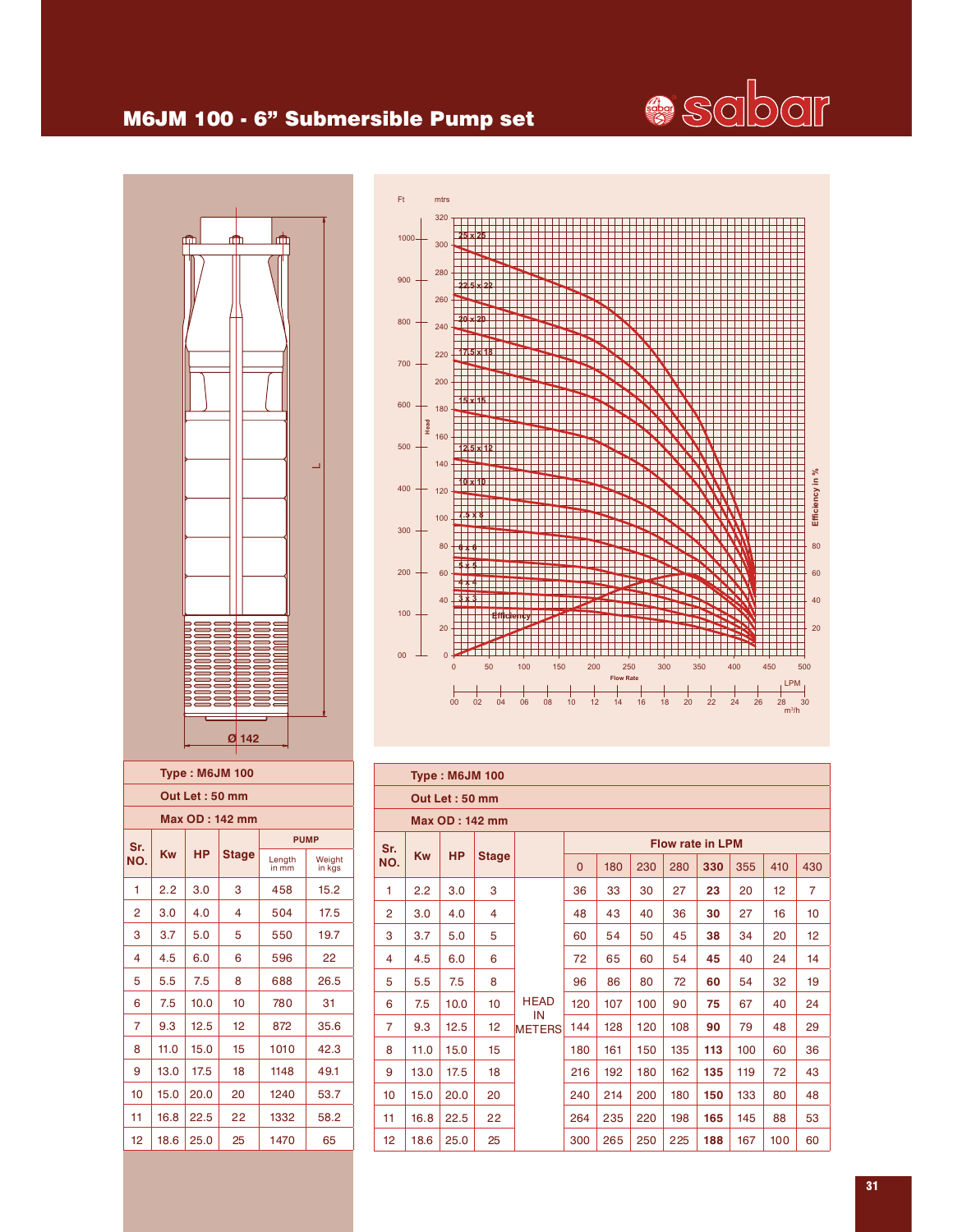#### M6IM 50 - 6" Submersible Pump set





| <b>Type: M6IM 50</b> |      |           |              |                 |                  |  |  |  |  |  |
|----------------------|------|-----------|--------------|-----------------|------------------|--|--|--|--|--|
| Out Let: 50/75 mm    |      |           |              |                 |                  |  |  |  |  |  |
| Max OD : 142 mm      |      |           |              |                 |                  |  |  |  |  |  |
| <b>PUMP</b><br>Sr.   |      |           |              |                 |                  |  |  |  |  |  |
| NO.                  | Kw   | <b>HP</b> | <b>Stage</b> | Length<br>in mm | Weight<br>in kgs |  |  |  |  |  |
| 1                    | 2.2  | 3.0       | 3            | 570             | 20.8             |  |  |  |  |  |
| 2                    | 3.0  | 4.0       | 4            | 660             | 24.8             |  |  |  |  |  |
| 3                    | 3.7  | 5.0       | 5            | 750             | 28.9             |  |  |  |  |  |
| 4                    | 4.5  | 6.0       | 6            | 840             | 32.9             |  |  |  |  |  |
| 5                    | 5.5  | 7.5       | 8            | 1020            | 41               |  |  |  |  |  |
| 6                    | 7.5  | 10.0      | 10           | 1200            | 49.1             |  |  |  |  |  |
| 7                    | 9.3  | 12.5      | 12           | 1380            | 57.2             |  |  |  |  |  |
| 8                    | 11.0 | 15.0      | 15           | 1650            | 69.3             |  |  |  |  |  |

|                | <b>Type: M6IM 50</b> |                   |              |                     |             |     |                         |     |     |     |     |     |  |
|----------------|----------------------|-------------------|--------------|---------------------|-------------|-----|-------------------------|-----|-----|-----|-----|-----|--|
|                |                      | Out Let: 50/75 mm |              |                     |             |     |                         |     |     |     |     |     |  |
|                | Max OD: 142 mm       |                   |              |                     |             |     |                         |     |     |     |     |     |  |
| Sr.            |                      |                   |              |                     |             |     | <b>Flow rate in LPM</b> |     |     |     |     |     |  |
| NO.            | <b>Kw</b>            | <b>HP</b>         | <b>Stage</b> |                     | $\mathbf 0$ | 210 | 290                     | 372 | 430 | 470 | 510 | 530 |  |
| 1              | 2.2                  | 3.0               | 3            |                     | 30          | 27  | 26                      | 25  | 23  | 22  | 20  | 19  |  |
| $\overline{2}$ | 3.0                  | 4.0               | 4            |                     | 40          | 36  | 34                      | 32  | 30  | 28  | 26  | 25  |  |
| 3              | 3.7                  | 5.0               | 5            |                     | 50          | 45  | 43                      | 40  | 38  | 36  | 33  | 31  |  |
| 4              | 4.5                  | 6.0               | 6            | <b>HEAD</b>         | 60          | 54  | 51                      | 48  | 45  | 43  | 40  | 38  |  |
| 5              | 5.5                  | 7.5               | 8            | IN<br><b>METERS</b> | 80          | 72  | 68                      | 64  | 60  | 57  | 53  | 51  |  |
| 6              | 7.5                  | 10.0              | 10           |                     | 100         | 90  | 85                      | 80  | 75  | 71  | 65  | 63  |  |
| $\overline{7}$ | 9.3                  | 12.5              | 12           |                     | 120         | 108 | 103                     | 96  | 90  | 86  | 80  | 77  |  |
| 8              | 11.0                 | 15.0              | 15           |                     | 150         | 135 | 129                     | 120 | 113 | 107 | 100 | 96  |  |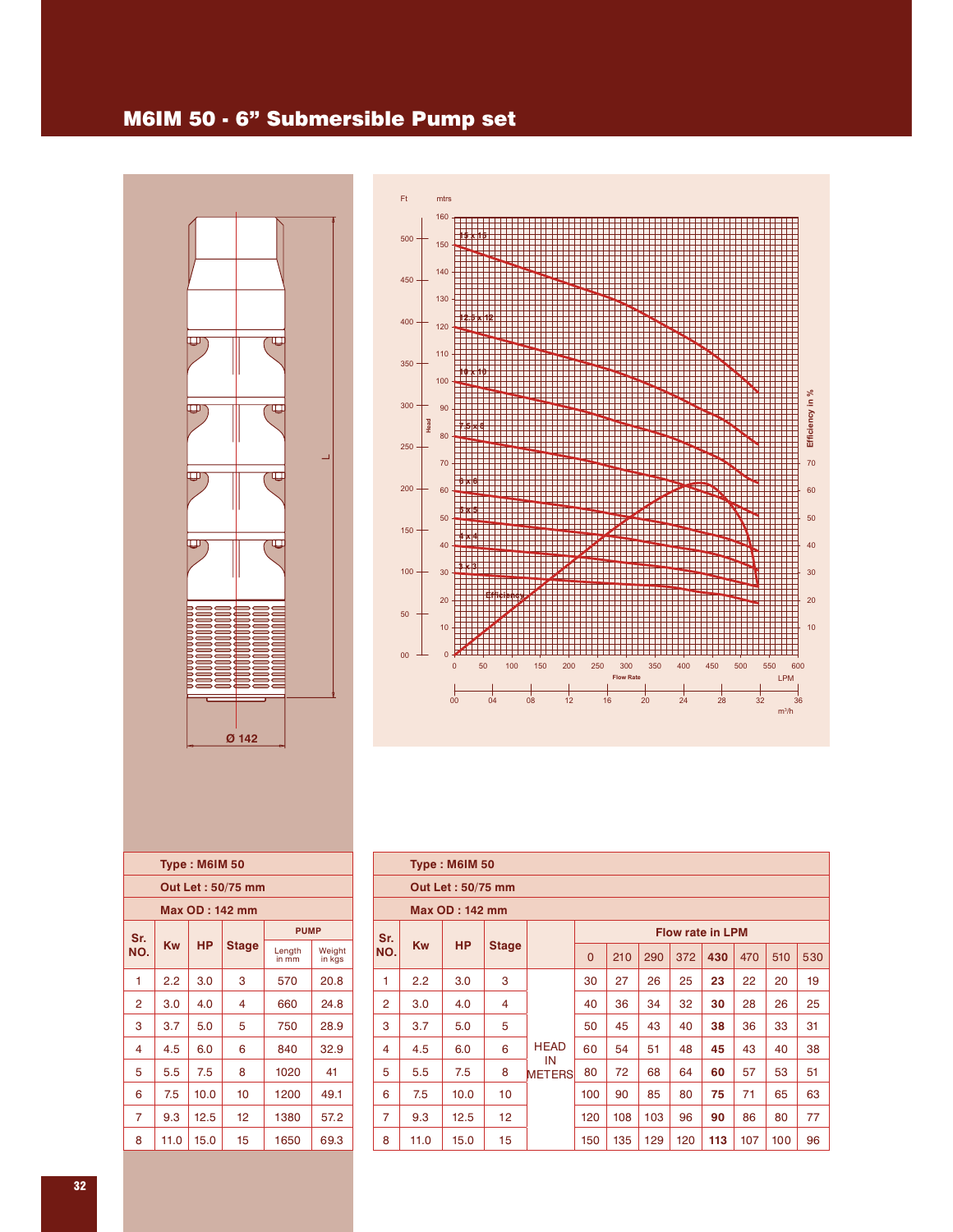## **Sciber**

#### M6IM 51 - 6" Submersible Pump set





|                                          |           | <b>Type: M6IM 51</b> |                   |                 |                  |  |  |  |  |  |  |
|------------------------------------------|-----------|----------------------|-------------------|-----------------|------------------|--|--|--|--|--|--|
|                                          |           |                      | Out Let: 50/75 mm |                 |                  |  |  |  |  |  |  |
| <b>Max OD: 142 mm</b>                    |           |                      |                   |                 |                  |  |  |  |  |  |  |
| <b>PUMP</b><br>Sr.                       |           |                      |                   |                 |                  |  |  |  |  |  |  |
| NO.                                      | <b>Kw</b> | <b>HP</b>            | <b>Stage</b>      | Length<br>in mm | Weight<br>in kgs |  |  |  |  |  |  |
| 1                                        | 3.0       | 4.0                  | 3                 | 570             | 20.8             |  |  |  |  |  |  |
| 2                                        | 3.7       | 5.0                  | 4                 | 660             | 24.8             |  |  |  |  |  |  |
| 3                                        | 4.5       | 6.0                  | 5                 | 750             | 28.9             |  |  |  |  |  |  |
| 4                                        | 5.5       | 7.5                  | 6                 | 840             | 32.9             |  |  |  |  |  |  |
| 5                                        | 7.5       | 10.0                 | 8                 | 1020            | 41               |  |  |  |  |  |  |
| 6                                        | 9.3       | 12.5                 | 10                | 1200            | 49.1             |  |  |  |  |  |  |
| 7                                        | 11.0      | 15.0                 | 12                | 1380            | 57.2             |  |  |  |  |  |  |
| 8                                        | 13.0      | 17.5                 | 14                | 1560            | 65.3             |  |  |  |  |  |  |
| 9                                        | 15.0      | 20.0                 | 16                | 1740            | 73.4             |  |  |  |  |  |  |
| 18.7<br>10<br>25.0<br>18<br>1920<br>81.5 |           |                      |                   |                 |                  |  |  |  |  |  |  |

|                |           | <b>Type: M6IM 51</b>  |                   |                     |                         |     |     |     |     |     |     |     |  |
|----------------|-----------|-----------------------|-------------------|---------------------|-------------------------|-----|-----|-----|-----|-----|-----|-----|--|
|                |           |                       | Out Let: 50/75 mm |                     |                         |     |     |     |     |     |     |     |  |
|                |           | <b>Max OD: 142 mm</b> |                   |                     |                         |     |     |     |     |     |     |     |  |
| Sr.            |           |                       |                   |                     | <b>Flow rate in LPM</b> |     |     |     |     |     |     |     |  |
| NO.            | <b>Kw</b> | <b>HP</b>             | <b>Stage</b>      |                     | $\mathbf 0$             | 380 | 420 | 470 | 510 | 540 | 570 | 600 |  |
| 1              | 3.0       | 4.0                   | 3                 |                     | 33                      | 29  | 27  | 25  | 23  | 21  | 19  | 17  |  |
| $\overline{2}$ | 3.7       | 5.0                   | 4                 |                     | 44                      | 38  | 36  | 33  | 30  | 28  | 25  | 22  |  |
| 3              | 4.5       | 6.0                   | 5                 |                     | 55                      | 48  | 45  | 41  | 38  | 35  | 32  | 28  |  |
| 4              | 5.5       | 7.5                   | 6                 |                     | 66                      | 56  | 54  | 50  | 46  | 43  | 39  | 33  |  |
| 5              | 7.5       | 10.0                  | 8                 | <b>HEAD</b>         | 88                      | 75  | 72  | 66  | 60  | 56  | 51  | 44  |  |
| 6              | 9.3       | 12.5                  | 10                | IN<br><b>METERS</b> | 110                     | 93  | 90  | 83  | 76  | 70  | 63  | 55  |  |
| 7              | 11.0      | 15.0                  | 12                |                     | 132                     | 114 | 108 | 99  | 90  | 83  | 74  | 66  |  |
| 8              | 13.0      | 17.5                  | 14                |                     | 151                     | 128 | 123 | 113 | 102 | 93  | 84  | 74  |  |
| 9              | 15.0      | 20.0                  | 16                |                     | 176                     | 150 | 144 | 132 | 120 | 111 | 100 | 88  |  |
| 10             | 18.7      | 25.0                  | 18                |                     | 198                     | 168 | 162 | 149 | 136 | 125 | 111 | 99  |  |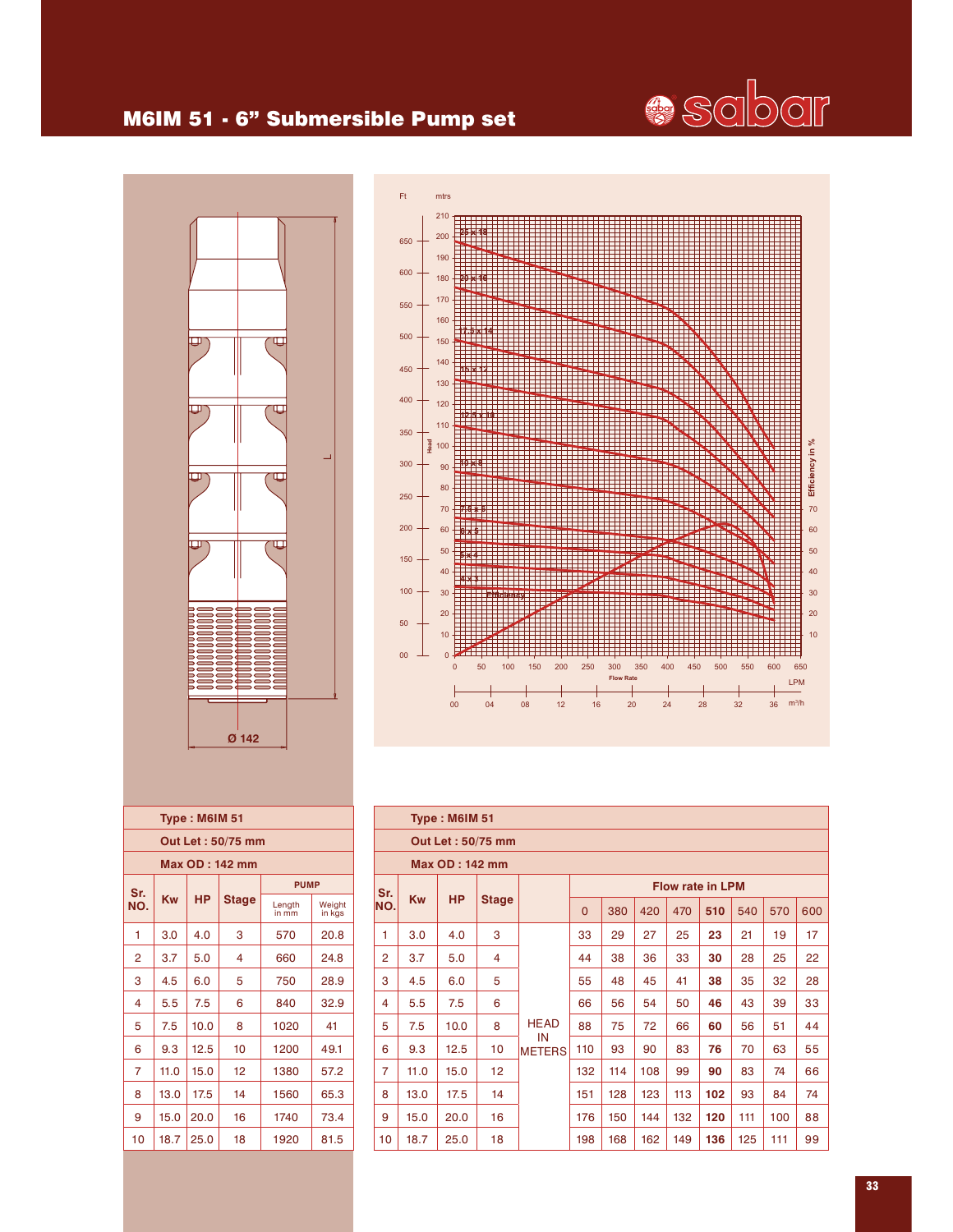#### M6IM 52 - 6" Submersible Pump set





|                       |      | <b>Type: M6IM 52</b> |              |                 |                  |  |  |  |  |  |  |
|-----------------------|------|----------------------|--------------|-----------------|------------------|--|--|--|--|--|--|
| Out Let: 50/75 mm     |      |                      |              |                 |                  |  |  |  |  |  |  |
| <b>Max OD: 142 mm</b> |      |                      |              |                 |                  |  |  |  |  |  |  |
| <b>PUMP</b><br>Sr.    |      |                      |              |                 |                  |  |  |  |  |  |  |
| NO.                   | Kw   | <b>HP</b>            | <b>Stage</b> | Length<br>in mm | Weight<br>in kgs |  |  |  |  |  |  |
| 1                     | 2.2  | 3.0                  | 2            | 480             | 16.8             |  |  |  |  |  |  |
| 2                     | 4.5  | 6.0                  | 4            | 660             | 24.8             |  |  |  |  |  |  |
| 3                     | 5.5  | 7.5                  | 5            | 750             | 28.9             |  |  |  |  |  |  |
| 4                     | 7.5  | 10.0                 | 7            | 930             | 37               |  |  |  |  |  |  |
| 5                     | 9.3  | 12.5                 | 9            | 1110            | 45.1             |  |  |  |  |  |  |
| 6                     | 11.0 | 15.0                 | 10           | 1200            | 49.1             |  |  |  |  |  |  |
| 7                     | 13.0 | 17.5                 | 12           | 1380            | 57.2             |  |  |  |  |  |  |
| 8                     | 15.0 | 20.0                 | 14           | 1560            | 65.3             |  |  |  |  |  |  |
| 9                     | 18.7 | 25.0                 | 16           | 1740            | 73.4             |  |  |  |  |  |  |
|                       |      |                      |              |                 |                  |  |  |  |  |  |  |

|                | <b>Type: M6IM 52</b> |                       |                   |               |                         |     |     |     |     |     |     |     |  |  |
|----------------|----------------------|-----------------------|-------------------|---------------|-------------------------|-----|-----|-----|-----|-----|-----|-----|--|--|
|                |                      |                       | Out Let: 50/75 mm |               |                         |     |     |     |     |     |     |     |  |  |
|                |                      | <b>Max OD: 142 mm</b> |                   |               |                         |     |     |     |     |     |     |     |  |  |
| Sr.            |                      |                       |                   |               | <b>Flow rate in LPM</b> |     |     |     |     |     |     |     |  |  |
| NO.            | <b>Kw</b>            | <b>HP</b>             | <b>Stage</b>      |               | $\overline{0}$          | 395 | 455 | 510 | 560 | 590 | 610 | 645 |  |  |
| 1              | 2.2                  | 3.0                   | $\overline{2}$    |               | 23                      | 19  | 18  | 17  | 15  | 14  | 13  | 11  |  |  |
| $\overline{2}$ | 4.5                  | 6.0                   | 4                 |               | 45                      | 38  | 36  | 33  | 30  | 28  | 26  | 22  |  |  |
| 3              | 5.5                  | 7.5                   | 5                 |               | 57                      | 48  | 45  | 41  | 38  | 35  | 33  | 28  |  |  |
| 4              | 7.5                  | 10.0                  | $\overline{7}$    | <b>HEAD</b>   | 79                      | 67  | 63  | 58  | 53  | 50  | 46  | 39  |  |  |
| 5              | 9.3                  | 12.5                  | 9                 | IN            | 102                     | 86  | 81  | 74  | 68  | 64  | 59  | 50  |  |  |
| 6              | 11.0                 | 15.0                  | 10                | <b>METERS</b> | 113                     | 95  | 90  | 83  | 75  | 70  | 65  | 55  |  |  |
| $\overline{7}$ | 13.0                 | 17.5                  | 12 <sup>°</sup>   |               | 136                     | 114 | 108 | 99  | 90  | 84  | 78  | 66  |  |  |
| 8              | 15.0                 | 20.0                  | 14                |               | 158                     | 133 | 126 | 116 | 105 | 98  | 91  | 77  |  |  |
| 9              | 18.7                 | 25.0                  | 16                |               | 181                     | 152 | 144 | 132 | 120 | 112 | 104 | 88  |  |  |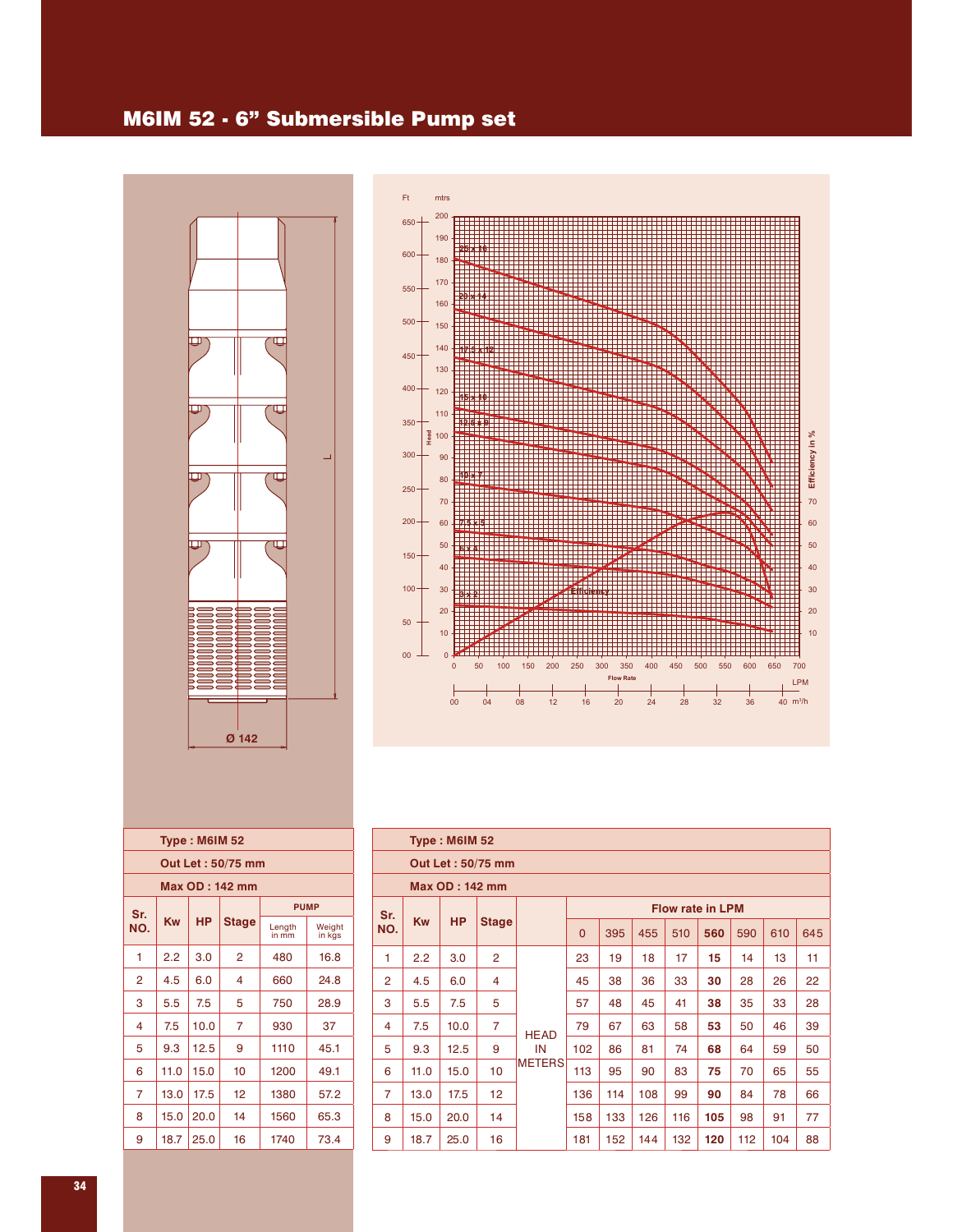

#### M6IM 53 - 6" Submersible Pump set





|                       |      | <b>Type: M6IM 53</b> |                   |                 |                  |  |  |  |  |  |  |
|-----------------------|------|----------------------|-------------------|-----------------|------------------|--|--|--|--|--|--|
|                       |      |                      | Out Let: 50/75 mm |                 |                  |  |  |  |  |  |  |
| <b>Max OD: 142 mm</b> |      |                      |                   |                 |                  |  |  |  |  |  |  |
| <b>PUMP</b><br>Sr.    |      |                      |                   |                 |                  |  |  |  |  |  |  |
| NO.                   | Kw   | <b>HP</b>            | <b>Stage</b>      | Length<br>in mm | Weight<br>in kgs |  |  |  |  |  |  |
| 1                     | 3.0  | 4.0                  | $\overline{2}$    | 480             | 16.8             |  |  |  |  |  |  |
| 2                     | 3.7  | 5.0                  | 3                 | 570             | 20.8             |  |  |  |  |  |  |
| 3                     | 4.5  | 6.0                  | 4                 | 660             | 24.8             |  |  |  |  |  |  |
| 4                     | 5.5  | 7.5                  | 5                 | 750             | 28.9             |  |  |  |  |  |  |
| 5                     | 7.5  | 10.0                 | 6                 | 840             | 32.9             |  |  |  |  |  |  |
| 6                     | 9.3  | 12.5                 | 7                 | 930             | 37               |  |  |  |  |  |  |
| 7                     | 11.0 | 15.0                 | 9                 | 1110            | 45.1             |  |  |  |  |  |  |
| 8                     | 13.0 | 17.5                 | 10                | 1200            | 49.1             |  |  |  |  |  |  |
| 9                     | 15.0 | 20.0                 | 12                | 1380            | 57.2             |  |  |  |  |  |  |
| 10                    | 18.7 | 25.0                 | 14                | 1560            | 65.3             |  |  |  |  |  |  |
| 11                    | 22.4 | 30.0                 | 17                | 1830            | 77.4             |  |  |  |  |  |  |
|                       |      |                      |                   |                 |                  |  |  |  |  |  |  |

|                | <b>Type: M6IM 53</b> |           |                   |               |                                                 |     |     |                         |     |     |    |    |  |
|----------------|----------------------|-----------|-------------------|---------------|-------------------------------------------------|-----|-----|-------------------------|-----|-----|----|----|--|
|                |                      |           | Out Let: 50/75 mm |               |                                                 |     |     |                         |     |     |    |    |  |
|                |                      |           | Max OD: 142 mm    |               |                                                 |     |     |                         |     |     |    |    |  |
| Sr.            |                      |           |                   |               |                                                 |     |     | <b>Flow rate in LPM</b> |     |     |    |    |  |
| NO.            | <b>Kw</b>            | <b>HP</b> | <b>Stage</b>      |               | 450<br>526<br>585<br>700<br>$\mathbf{0}$<br>658 |     |     |                         |     |     |    |    |  |
| 1              | 3.0                  | 4.0       | $\overline{2}$    |               | 24                                              | 19  | 18  | 17                      | 15  | 14  | 11 | 9  |  |
| $\overline{2}$ | 3.7                  | 5.0       | 3                 |               | 35                                              | 29  | 27  | 25                      | 23  | 20  | 17 | 14 |  |
| 3              | 4.5                  | 6.0       | 4                 |               | 47                                              | 35  | 33  | 31                      | 28  | 25  | 21 | 16 |  |
| 4              | 5.5                  | 7.5       | 5                 |               | 59                                              | 48  | 45  | 42                      | 38  | 34  | 29 | 24 |  |
| 5              | 7.5                  | 10.0      | 6                 | <b>HEAD</b>   | 71                                              | 57  | 54  | 51                      | 45  | 41  | 34 | 28 |  |
| 6              | 9.3                  | 12.5      | $\overline{7}$    | IN            | 83                                              | 67  | 63  | 59                      | 53  | 47  | 40 | 33 |  |
| $\overline{7}$ | 11.0                 | 15.0      | 9                 | <b>METERS</b> | 106                                             | 86  | 81  | 76                      | 68  | 61  | 51 | 42 |  |
| 8              | 13.0                 | 17.5      | 10                |               | 118                                             | 95  | 90  | 85                      | 75  | 68  | 57 | 47 |  |
| 9              | 15.0                 | 20.0      | 12 <sup>°</sup>   |               | 142                                             | 114 | 108 | 101                     | 90  | 81  | 68 | 56 |  |
| 10             | 18.7                 | 25.0      | 14                |               | 165                                             | 133 | 126 | 118.3                   | 105 | 95  | 80 | 66 |  |
| 11             | 22.4                 | 30.0      | 17                |               | 201                                             | 162 | 153 | 143                     | 128 | 115 | 96 | 79 |  |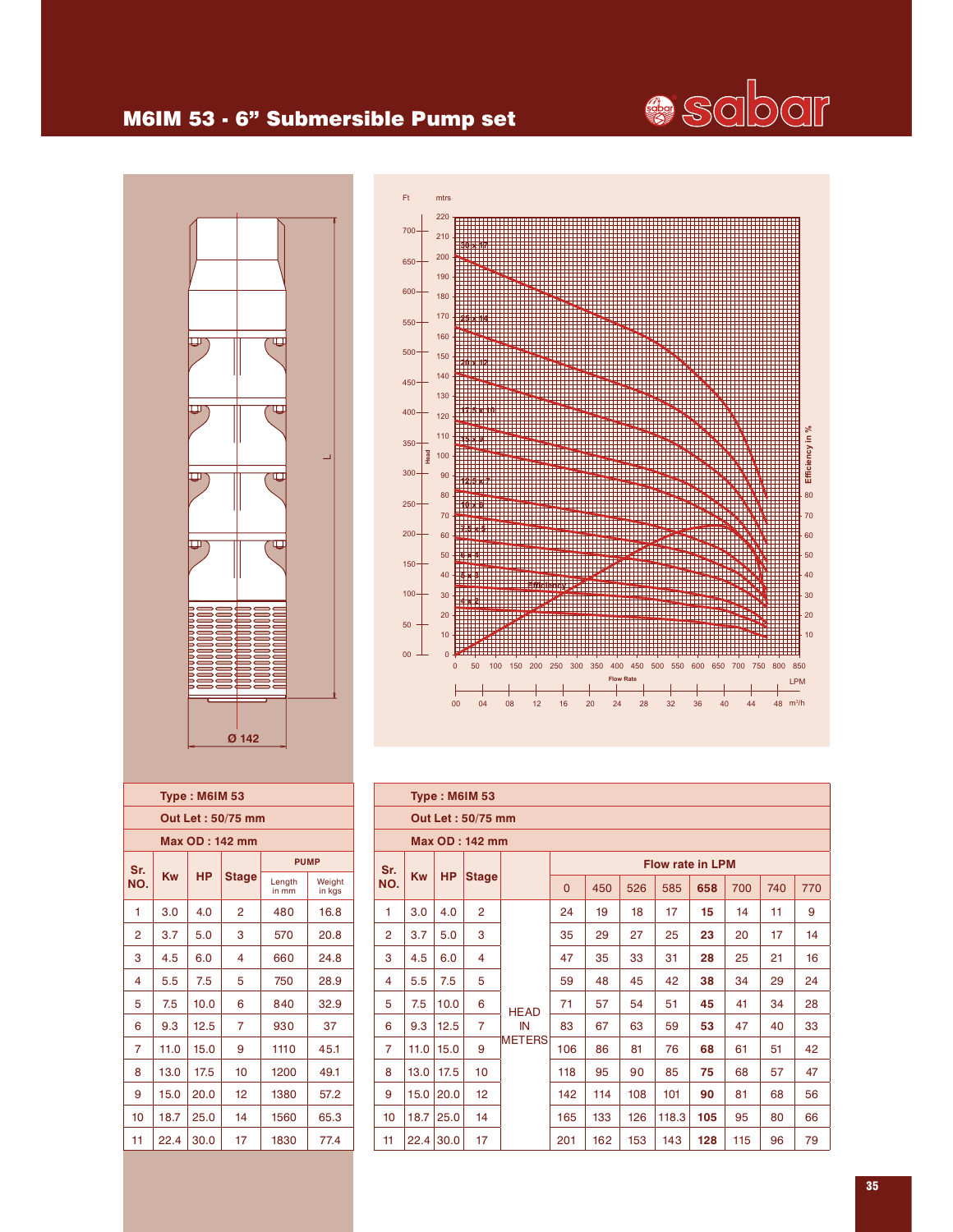#### M6IM 54 - 6" Submersible Pump set





|                       |                    | <b>Type: M6IM 54</b> |              |                 |                  |  |  |  |  |  |  |  |  |
|-----------------------|--------------------|----------------------|--------------|-----------------|------------------|--|--|--|--|--|--|--|--|
|                       | Out Let: 75/100 mm |                      |              |                 |                  |  |  |  |  |  |  |  |  |
| <b>Max OD: 142 mm</b> |                    |                      |              |                 |                  |  |  |  |  |  |  |  |  |
| <b>PUMP</b><br>Sr.    |                    |                      |              |                 |                  |  |  |  |  |  |  |  |  |
| NO.                   | Kw                 | <b>HP</b>            | <b>Stage</b> | Length<br>in mm | Weight<br>in kgs |  |  |  |  |  |  |  |  |
| 1                     | 4.5                | 6.0                  | 3            | 587             | 23.7             |  |  |  |  |  |  |  |  |
| $\overline{2}$        | 5.5                | 7.5                  | 4            | 692             | 28.7             |  |  |  |  |  |  |  |  |
| 3                     | 7.5                | 10.0                 | 5            | 797             | 33.7             |  |  |  |  |  |  |  |  |
| $\overline{4}$        | 9.3                | 12.5                 | 6            | 902             | 38.7             |  |  |  |  |  |  |  |  |
| 5                     | 11.0               | 15.0                 | 7            | 1007            | 43.7             |  |  |  |  |  |  |  |  |
| 6                     | 13.0               | 17.5                 | 8            | 1112            | 48.8             |  |  |  |  |  |  |  |  |
| 7                     | 15.0               | 20.0                 | 10           | 1322            | 58.8             |  |  |  |  |  |  |  |  |
| 8                     | 18.7               | 25.0                 | 11           | 1427            | 63.8             |  |  |  |  |  |  |  |  |
| 9                     | 22.4               | 30.0                 | 14           | 1742            | 78.9             |  |  |  |  |  |  |  |  |

|                | <b>Type: M6IM 54</b> |                       |                    |             |                         |     |     |     |     |      |      |      |  |  |
|----------------|----------------------|-----------------------|--------------------|-------------|-------------------------|-----|-----|-----|-----|------|------|------|--|--|
|                |                      |                       | Out Let: 75/100 mm |             |                         |     |     |     |     |      |      |      |  |  |
|                |                      | <b>Max OD: 142 mm</b> |                    |             |                         |     |     |     |     |      |      |      |  |  |
| Sr.            |                      |                       |                    |             | <b>Flow rate in LPM</b> |     |     |     |     |      |      |      |  |  |
| NO.            | <b>Kw</b>            | <b>HP</b>             | <b>Stage</b>       |             | $\mathbf 0$             | 380 | 540 | 640 | 850 | 1010 | 1120 | 1160 |  |  |
| 1              | 4.5                  | 6.0                   | 3                  |             | 36                      | 30  | 28  | 27  | 24  | 21   | 18   | 17   |  |  |
| $\overline{2}$ | 5.5                  | 7.5                   | 4                  |             | 48                      | 40  | 38  | 36  | 32  | 28   | 24   | 22   |  |  |
| 3              | 7.5                  | 10.0                  | 5                  |             | 60                      | 50  | 47  | 45  | 40  | 35   | 30   | 28   |  |  |
| 4              | 9.3                  | 12.5                  | 6                  | <b>HEAD</b> | 72                      | 60  | 57  | 54  | 48  | 41   | 36   | 33   |  |  |
| 5              | 11.0                 | 15.0                  | 7                  | IN          | 84                      | 70  | 66  | 63  | 56  | 48   | 42   | 39   |  |  |
| 6              | 13.0                 | 17.5                  | 8                  | METERS      | 96                      | 80  | 76  | 72  | 64  | 55   | 48   | 44   |  |  |
| 7              | 15.0                 | 20.0                  | 10                 |             | 120                     | 100 | 95  | 90  | 80  | 69   | 60   | 55   |  |  |
| 8              | 18.7                 | 25.0                  | 11                 |             | 132                     | 110 | 104 | 99  | 88  | 76   | 66   | 61   |  |  |
| 9              | 22.4                 | 30.0                  | 14                 |             | 168                     | 140 | 132 | 126 | 112 | 98   | 84   | 78   |  |  |